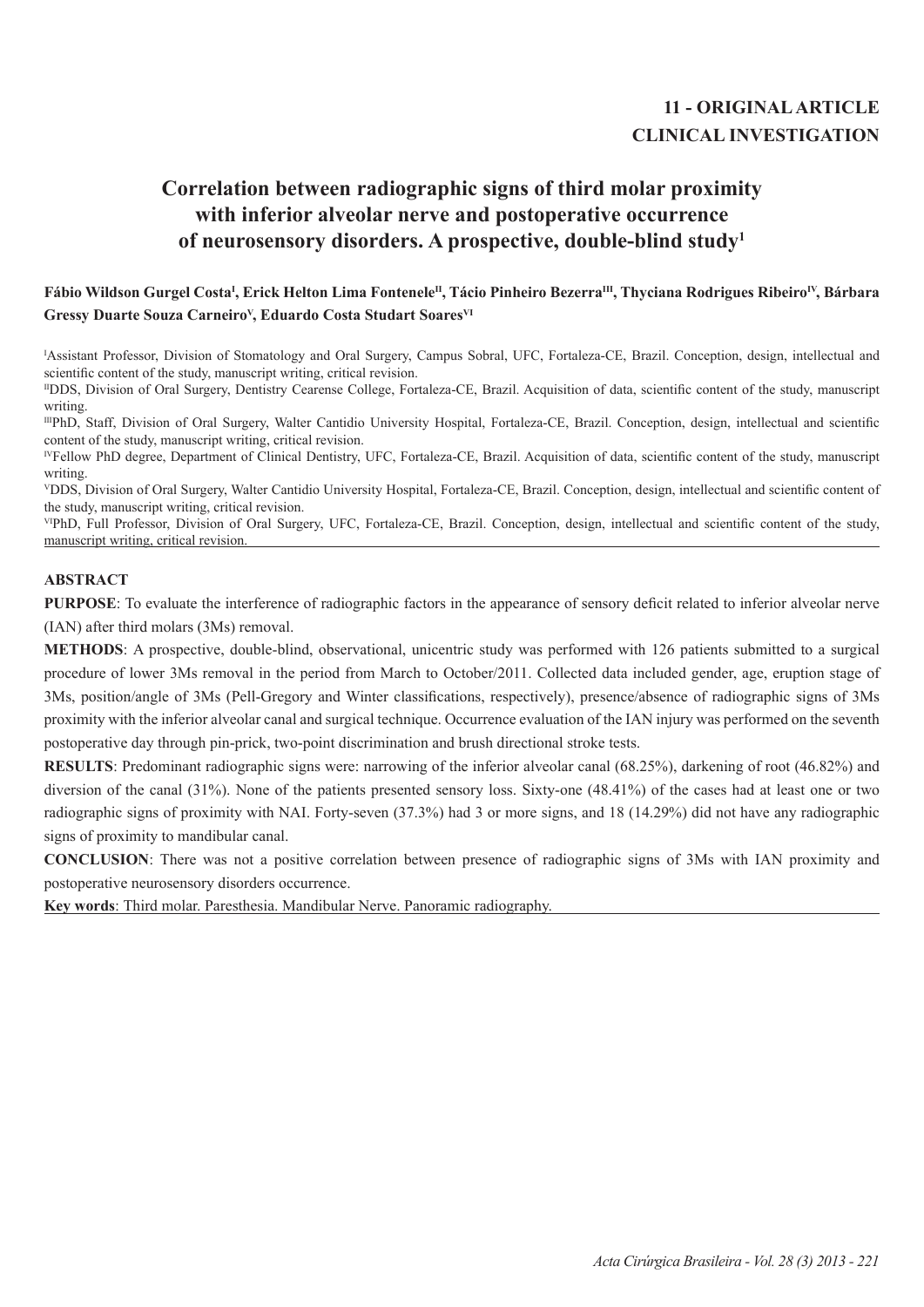#### **Introduction**

In recent years, several aspects related to surgical removal of third molars (3Ms) have been discussed, especially the possibility of postoperative complications such as nerve injuries $1,2$ . Clinically, neurosensory disorders related to inferior alveolar nerve (IAN) can be manifested as pain, anesthesia, paresthesia, or a combination of these conditions. Among the commonly performed dental procedures, IAN injury is not an uncommon complication<sup>3</sup>, being potentially related to anesthesia for nerve block, endodontic treatment and surgery to remove 3Ms<sup>4</sup>.

The preoperative radiographic evaluation has been considered as having a potential capacity to predict possible IAN injuries during a surgical procedure. Panoramic radiography is a commonly complementary exam used in the treatment plan for impacted teeth removal, being useful in the evaluation of surgical difficulty degree, third molars morphology and position, operative risks and proximity to adjacent vital structures, such as IAN<sup>4</sup>. Certain radiographic signs often associated with damage to IAN can be observed in panoramic radiographs<sup>5</sup>.

Since prior knowledge about the 3Ms positioning is of great importance for surgical planning and because of the controversy about the predictability of IAN damage from the third molar position, the present study aimed to conduct a clinical and radiographic prospective study about the risk of IAN neurosensorial deficit after surgeries for lower 3Ms removal. To date, few studies have described an incidence of IAN injury less than 1%6-12.

#### **Methods**

A prospective, double-blind, observational, unicentric pilot study was performed with patients from the postgraduate program in Oral and Maxillofacial Surgery of the Ceara Federal University in the period from March to October/2011. The study was approved by the ethics committee from UFC, Brazil under protocol number 130/11.

The following formula was used for sample calculation<sup>13</sup>:

$$
n = \frac{1}{\frac{d_{\max}^2}{Z_{\omega 2}^2 \, x \frac{N_X P_X Q}{N-1}} + \frac{1}{N}}
$$

Where:

n: Calculated sample size

Zα/2: Value extracted from the table of the standard normal distribution with 5% of significance level

N: Population size (400 patients)

P: Value of the sampling proportion (set to 0.5)

Q: Complementary value of the sampling proportion (1 - P)

Thus, after calculation we obtained a sample (n) of 132 patients, with a confidence interval of 95% and a sampling error of 7%. One right or left third molar was removed from each patient.

The study included patients having panoramic radiography who were candidates for removal of one third molar, with age up to 60 years old, without systemic problems, and who accepted to participate in this study after reading the free and clarified consent term. Patients with associated pain, pericoronitis, edema, hyperthermia, limited mouth opening, pre-existing systemic disease and any patologic process related to 3Ms, as well as pregnant or nursing women and surgical procedures with more than two hours of duration were excluded from this study.

#### *Preoperative data collection*

In addition to demographic variables (gender and age), radiographic data was collected from panoramic radiographs. Intraobserver agreement was obtained by computing kappa coefficient. Radiographic interpretation was performed in dark using the same negatoscopy and one magnifying glass. The analyzed radiographic variables were:

1 – Eruption stage: total bone inclusion and partial bone inclusion; semi-inclusion and erupted.

2 - Horizontal and vertical positions according to Pell-Gregory classification $14$ .

3 – Angulation of the third molar according to Ma'aita and Alwrikat<sup>16</sup> that reffers to the angle formed between dental long axis and occlusal plane: Horizontal  $\langle 20^\circ$ ; Mesioangular = 20-80°, Vertical =  $80-100^\circ$ ; Distoangular  $> 100^\circ$ .

4 - Relation of third molar proximity to the mandibular canal according to Félez-Gutiérrez *et al*. 5 classification modified by Gomes<sup>17</sup>: A) darkening of root tips; B) reflection of root tips, C) narrowing of root tips; D) bifid root tips resting on the mandibular canal; E) deviation of the mandibular canal; F) narrowing of the mandibular canal; G) root apex in island.

#### *Surgical procedure*

Regarding surgical technique, it was standardized and performed in an outpatient setting under local anesthesia with appropriate instruments, following strict standards of biosecurity control. All patients were operated by six dentists specialized in surgery with professional experience of about five years (mean 4.3 years) at 3Ms surgery. Practitioners were instructed to record the time of surgery.

dmax: maximun sampling error (set at 7%)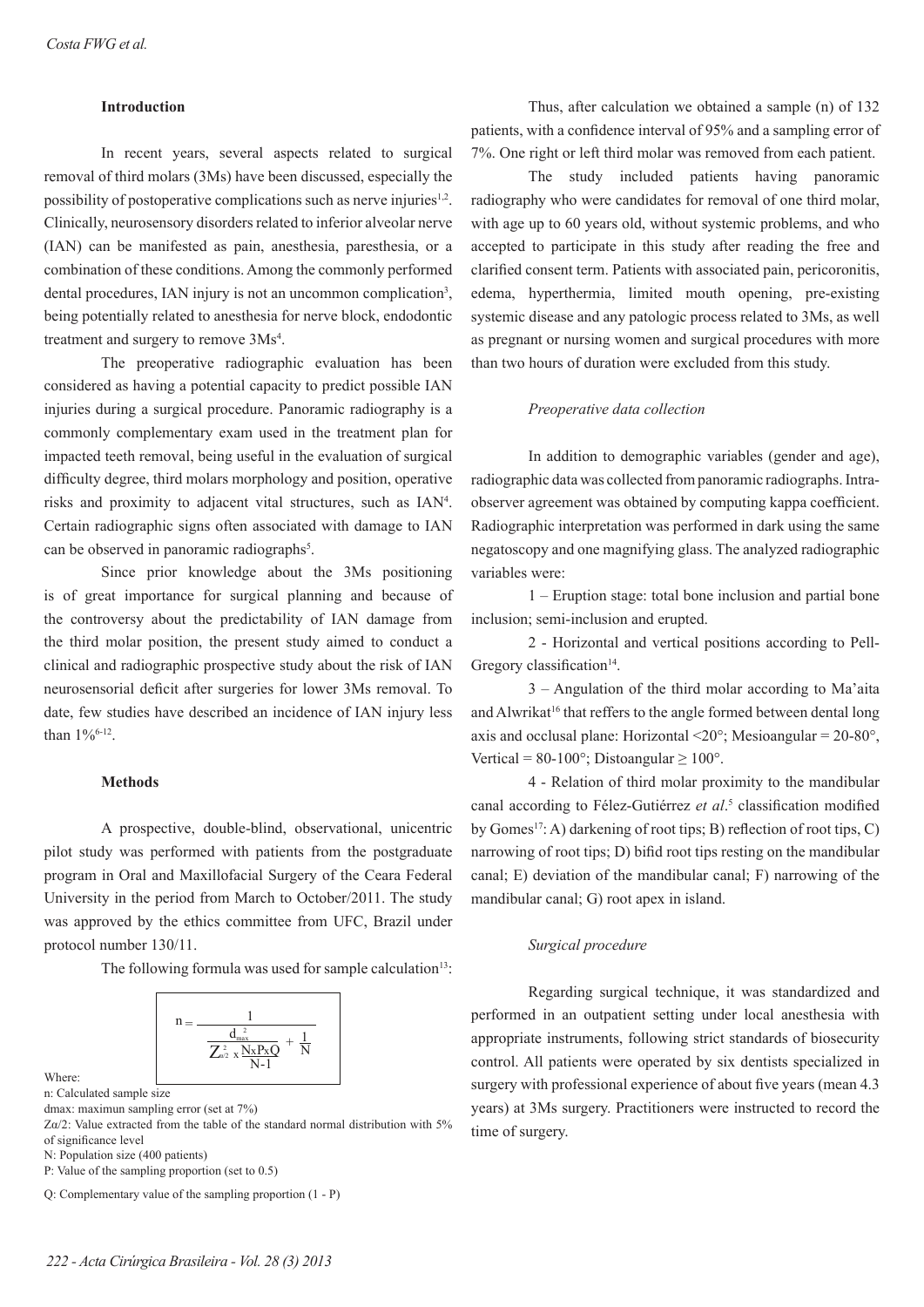## *Evaluation of sensory deficit after surgery*

In the postoperative period of seven days the presence/ absence of neurosensory disorders, as well as any important information reported by the patient were investigated. Postoperative neurosensory disorders were measured through pin-prick (Figure 1), two-point discrimination (Figure 2) and brush directional stroke tests (Figure 3). Patients were instructed to remain with their eyes closed during tests<sup>18,19</sup>. Collection of postoperative data was performed by a professional who did not know if the removed tooth presented radiographic sign of IAN proximity. Furthermore, tests were considered of predictive value when positive results were less than  $60\%$  of testes<sup>17</sup>.



**FIGURE 1** - Pin-prick test to measure postoperative neurosensory disorders.



**FIGURE 2** - (**A, B**) Two-point discrimination test to measure postoperative neurosensory disorders.



**FIGURE 3** - (**A, B**) Brush directional stroke test.

Pin-prick test consisted of repeating ten touches with an explorer tip on the chin skin and perform how many times the patient accused the contact<sup>18</sup>. Brush directional stroke test consisted of performing ten horizontal and/or vertical movements with a microbrush tip on the chin area and ask for the patient to reproduce the movements<sup>18</sup>. Two-point discrimination test consisted in ten repetitions of the compass application with ends gradually but disorderly separated, so that patients can distinguish the sensitivity of one or two points $18$ .

## *Data analysis*

Data was encoded and tabulated through the software Microsoft® Excel version 2010. Data was subjected to statistical analysis with the software Statistic Package for Social Sciences® (SPSS), version 17.0 for Windows®. Descriptive statistics (mean, median and standard deviation) and data frequency were performed. Kolmogorov-Smirnov test was used to check normality of the variables. Chi-square or Fisher's exact test was performed to analyze the association of the variables, when a variable had less than five observations. Mann-Whitney and Krukal Wallis tests were used to compare the mean of ages. In addition, a logistic regression model was used to evaluate variables that could influence the proximity relation of lower third molar with mandibular canal. For this analysis, it was used the likelihood ratio test. In this test, the chi-square statistic was the difference in -2 log-likelihoods between the final model and a reduced model formed by omitting an effect on the final model. Furthermore, the null hypothesis was that all the parameters of this effect were 0. Statistical significance adopted for all tests was  $5\%$  (p<0.05).

## **Results**

From 132 patients enrolled in the sample, six failed to attend the follow-up appointment and were removed from this study. The final sample consisted of  $32$  (25.39%) male patients and 94 (74.61%) female patients (Table 1). According to age, 45 patients (35.71%) were between 21 and 25 years and 35 patients (27.78%) were between 16 and 20 years (Table 1).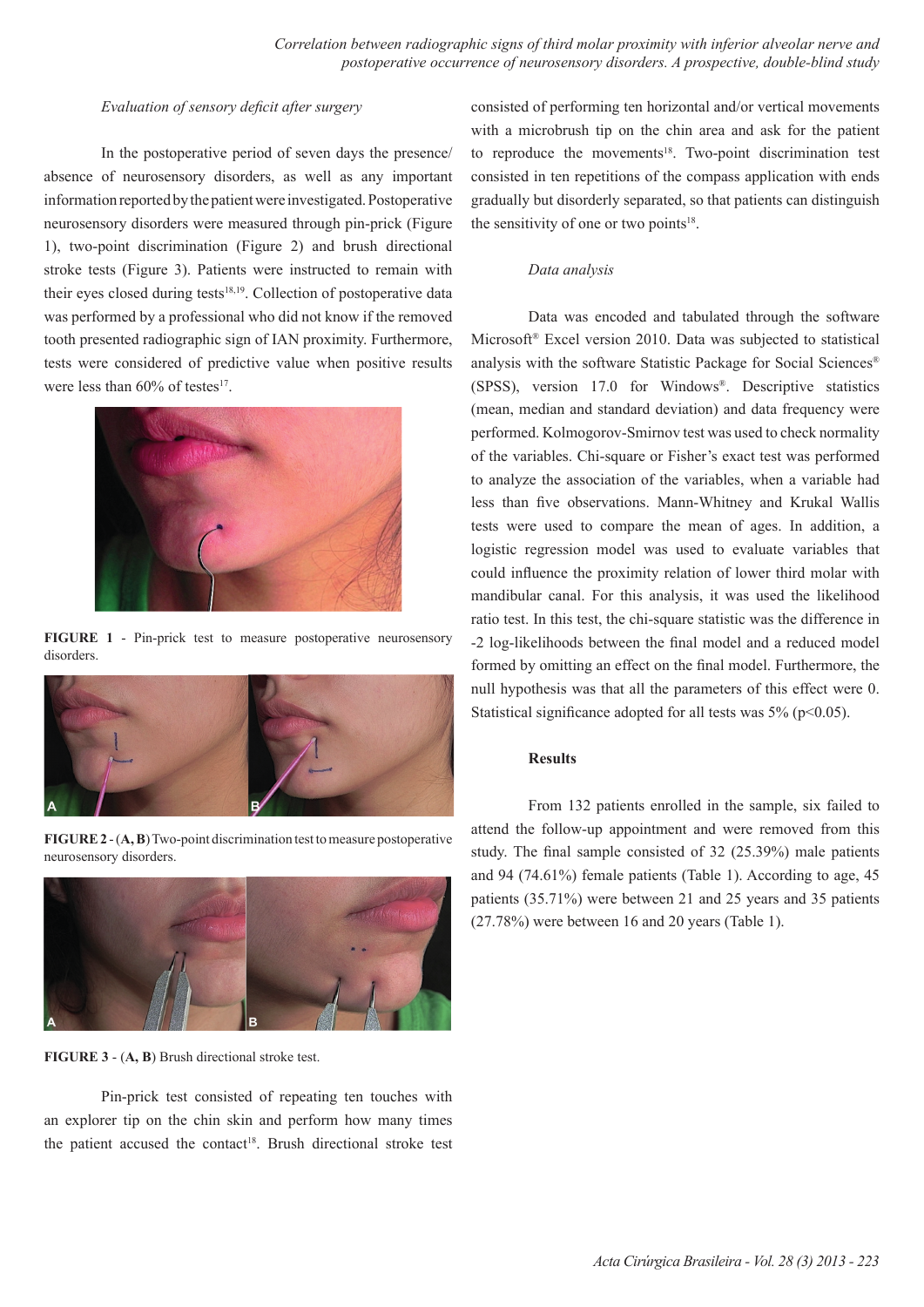**TABLE 1** - Distribution of patients according to gender, age and inclusion degree of the lower third molar.

| Age<br>(years) |             | Gender* |                | Inclusion degree of the lower 3M <sup>**</sup> |                |         |             |         |                |                   |             |               |
|----------------|-------------|---------|----------------|------------------------------------------------|----------------|---------|-------------|---------|----------------|-------------------|-------------|---------------|
|                | Female      |         |                | Male                                           |                | Total   |             | Partial |                | Semi-<br>included |             | Erupted       |
|                | $\mathbf n$ | $\%$    | $\mathbf n$    | $\%$                                           | $\mathbf n$    | $\%$    | $\mathbf n$ | $\%$    | $\mathbf n$    | $\%$              | $\mathbf n$ | $\frac{0}{0}$ |
| $\leq$ =15     | 7           | 5.56    | $\overline{4}$ | 3.17                                           | -1             | 0.79    | 8           | 6.35    |                |                   | 2           | 1.59          |
| 16 a 20        | 21          | 16.67   | 14             | 11.11                                          | $\overline{4}$ | 3.17    | 23          | 18.26   | 6              | 4.76              | 2           | 1.59          |
| 21 a 25        | 33          | 26.19   | 12             | 9.52                                           |                |         | 14          | 11.11   | 16             | 12.71             | 15          | 11.90         |
| 26a30          | 25          | 19.84   | 2              | 1.59                                           | $\mathbf{1}$   | 0.79    | 11          | 8.73    | 6              | 4.76              | 9           | 7.14          |
| > 30           | 8           | 6.35    |                |                                                |                |         | 1           | 0.79    | $\overline{2}$ | 1.59              | 5           | 3.97          |
| Total          | 94          | 74.61   |                | 32 25.39                                       | 6              | 4.75 57 |             | 45.24   | 30             | 23.82             | 33          | 26.19         |

 $*_{p=0.017;}$   $*_{p=0.001}$ 

The distribution of patients according to eruption stage and degree of bone inclusion of the 3Ms is present in Table 1. There was a higher prevalence of teeth with partial bone inclusion (57 patients, 45.24%), followed by erupted teeth (33 cases, 26.19%) and semi-included teeth (30 cases, 23.82%).

According to the classification of Pell-Gregory<sup>14</sup> in relation to horizontal position of 3Ms, most of the teeth was classified as Class 1 (50%), followed by teeth in Class 2 (47.62%) and only 2.38% in Class 3 (Table 2) In relation of its vertical position, the higher prevalence were teeth in position B (48.41%; p<0.001), followed by teeth in position A (36.51%). Position C was observed in 15.08% of cases (Table 2).

**TABLE 2** - Distribution of the lower 3Ms according to the Winter (angulation) and Pell-Gregory (horizontal and vertical) classifications.

|                        |             |               |             | Pell-Gregory (Horizontal)* |             |         | Pell-Gregory (Vertical)** |               |             |               |                |               |
|------------------------|-------------|---------------|-------------|----------------------------|-------------|---------|---------------------------|---------------|-------------|---------------|----------------|---------------|
| Winter<br>(angulation) |             | Class 1       |             | Class 2                    |             | Class 3 |                           | Position A    |             | Position B    |                | Position C    |
|                        | $\mathbf n$ | $\frac{0}{0}$ | $\mathbf n$ | $\frac{0}{0}$              | $\mathbf n$ | $\%$    | $\mathbf n$               | $\frac{0}{0}$ | $\mathbf n$ | $\frac{0}{0}$ | $\mathbf n$    | $\frac{0}{0}$ |
| Mesio-<br>angular      | 20          | 15.87         | 22          | 17.46                      | 3           | 2.38    | $\overline{4}$            | 3.17          | 28          | 22.22         | 13             | 10.32         |
| Vertical               | 30          | 23.82         | 28          | 22.22                      |             |         | 37                        | 29.37         | 19          | 15.08         | 2              | 1.59          |
| Disto-<br>angular      | 1           | 0.79          |             |                            |             |         |                           |               | 1           | 0.79          |                |               |
| Horizontal             | 12          | 9.52          | 10          | 7.94                       |             |         | 5                         | 3.97          | 13          | 10.32         | $\overline{4}$ | 3.17          |
| Total                  | 63          | 50.00         | 60          | 47.62                      | 3           | 2.38    | 46                        | 36.51         | 61          | 48.41         | 19             | 15.08         |

\*p=0.338; \*\*p<0.001

According to angulation, as described by Ma'aita and Alwrikat<sup>16</sup>, most of the cases was in vertical position  $(46.04\%)$ . followed by teeth in mesioangular (35.71%) and horizontal position (17.46% ) (Table 2).

The root proximity relation of the 3Ms with mandibular canal was analyzed according to Félez-Gutiérrez *et al*. 6 modified by Gomes<sup>17</sup>. It was observed more frequently the "narrowing of the mandibular canal" (86 cases, 68.25%), followed by "obscuring of the teeth apices" (59 cases, 46.82%) (Figure 1). In the present study, 61 (48.41%) of the 126 3Ms had at least one or two radiographic signs of proximity with NAI. Forty-seven (37.3%) had three or more signs, and 18 (14.29%) did not have any radiographic signs of proximity to mandibular canal (Table 3).

**TABLE 3** - Distribution of the lower 3Ms according to Pell-Gregory classification and relation with mandibular canal.

| Relation<br>with<br>mandibular<br>canal $(n)$ | Pell-Gregory 1 (Horizontal)* |               |                 |               |                | Pell-Gregory 2 (Vertical)** |             |               |              |               |                |               |
|-----------------------------------------------|------------------------------|---------------|-----------------|---------------|----------------|-----------------------------|-------------|---------------|--------------|---------------|----------------|---------------|
|                                               | Class 1                      |               | Class 2         |               | Class 3        |                             | Class A     |               | Class B      |               | Class C        |               |
|                                               | $\mathbf n$                  | $\frac{0}{0}$ | $\mathbf n$     | $\frac{0}{0}$ | $\mathbf n$    | $\frac{0}{0}$               | $\mathbf n$ | $\frac{0}{0}$ | $\mathsf{n}$ | $\frac{0}{0}$ | $\mathbf n$    | $\frac{0}{0}$ |
| 1 a 2                                         | 28                           | 22.22         | 31              | 24.60         | $\overline{2}$ | 1.59                        | 25          | 19.84         | 27           | 21.43         | 9              | 7.14          |
| >3                                            | 24                           | 19.05         | 22              | 17.46         | -1             | 0.79                        | 11          | 8.73          | 30           | 23.82         | 6              | 4.76          |
| Without<br>relation                           | 11                           | 8.73          | $7\overline{ }$ | 5.56          |                |                             | 10          | 7.94          | 4            | 3.17          | $\overline{4}$ | 3.17          |
| Total                                         | 63                           | 50.00         | 60              | 47.62         | 3              | 2.38                        | 46          | 36.51         | 61           | 48.42         | 19             | 15.07         |

 $*_{p=0.785;}$   $*_{p=0.037}$ 

The surgical technique (osteotomy/odontoseccion) used for 3Ms removal did not influence the nerve injury occurrence. From the 126 patients enrolled in the study, osteotomy was used in 83.3%, while in 28.56%, odontoseccion was added to this procedure (Table 4).

**TABLE 4** - Distribution between surgical technique and lower 3M angulation.

| Angulation | $Osteotomy*$ |                               | Odontosection** |            |  |  |  |
|------------|--------------|-------------------------------|-----------------|------------|--|--|--|
|            | Yes $(\% )$  | No $\left(\frac{9}{6}\right)$ | Yes $(\% )$     | No $(\%)$  |  |  |  |
| Mesial     | 42(33.33)    | 3(2.38)                       | 12 (9.52)       | 33(26.2)   |  |  |  |
| Vertical   | 40 (31.75)   | 18 (14.29)                    | 4(3.17)         | 54 (42.86) |  |  |  |
| Distal     | 22(17.46)    | 0(0)                          | 20(15.87)       | 2(1.59)    |  |  |  |
| Horizontal | 105 (83.33)  | 21 (16.67)                    | 36 (28.56)      | 90 (71.44) |  |  |  |

\*p=0.001; \*\*p<0.001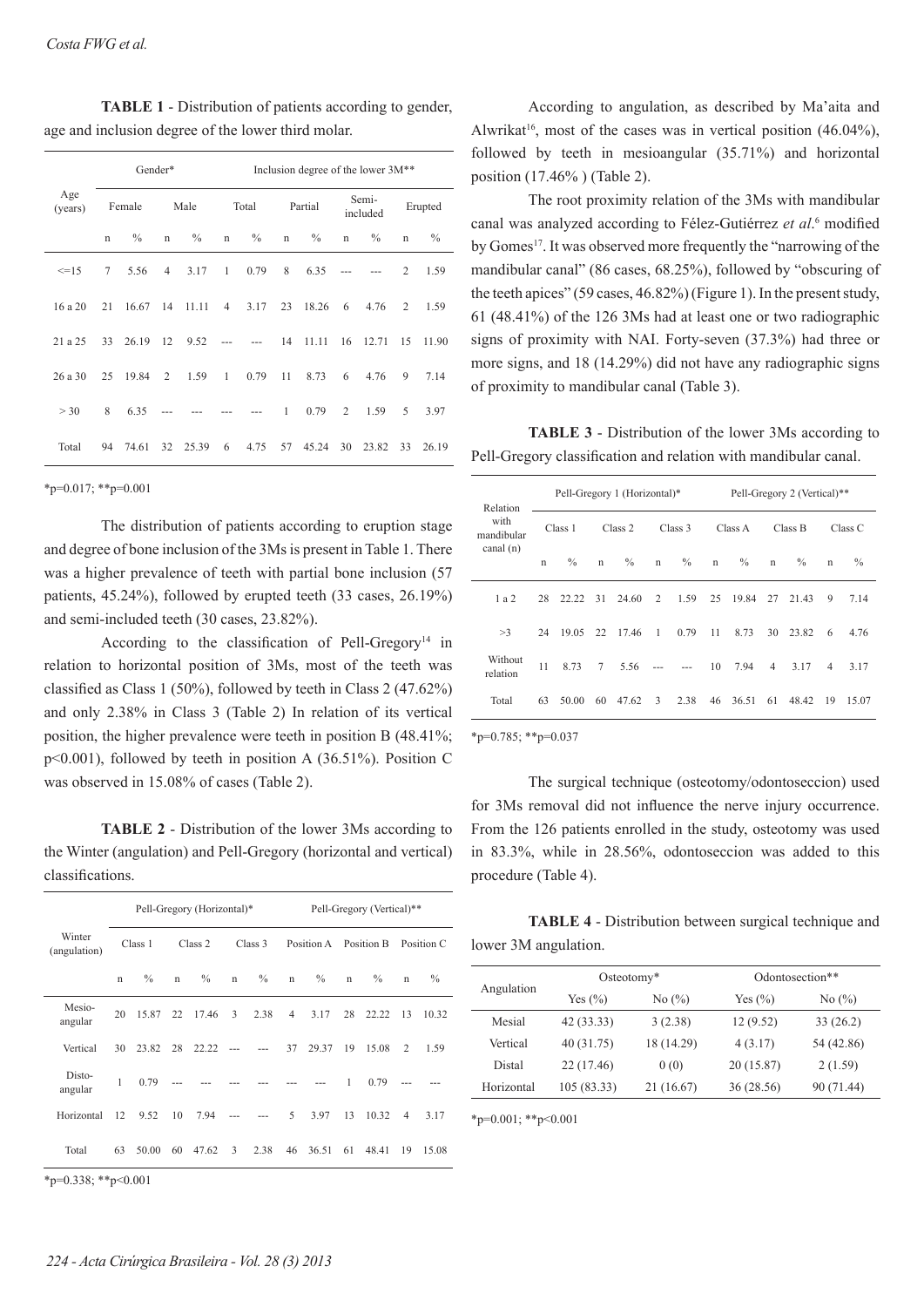Through logistic regression, the influence of gender, bone inclusion degree of the third molars (Pell and Gregory classification) and angle in relation of proximity to the mandibular canal were evaluated. It was observed that only gender showed influence, with p<0.001 (Table 5).

**TABLE 5** - Multivariate logistic regression analysis of panoramic radiographic signs.

|                              | Criteria of the<br>model                          | Likelihood-ratio test |                      |            |
|------------------------------|---------------------------------------------------|-----------------------|----------------------|------------|
| Variables                    | $-2 log$<br>likelihood of<br>the reduced<br>model | $Chi$ – square        | Degree of<br>freedom | $p$ -value |
| Intercept                    | 156.06                                            | 0.236                 | $\overline{2}$       | 0.889      |
| Gender                       | 165.94                                            | 10.124                | $\overline{c}$       | 0.006      |
| Degree of<br>Inclusion       | 156.76                                            | 0.944                 | $\overline{2}$       | 0.624      |
| Pell-Gregory<br>(Horizontal) | 158.18                                            | 2.361                 | $\overline{2}$       | 0.307      |
| Pell-Gregory<br>(Vertical)   | 156.45                                            | 0.626                 | $\overline{2}$       | 0.731      |
| Angulation                   | 161.42                                            | 5.601                 | 2                    | 0.061      |

Analyzing results from methods for postoperative paresthesia assessment, it was observed that none of the patients presented any nerve sensitivity alteration, whether temporary or permanent. These results may be compared with published data presented in the Table 6.

**TABLE 6** - Prospective studies about incidence <1% of sensorineural injury to IAN after surgery to lower 3Ms removal.

| Author                 | Year | Country       |     | Injury to<br>IAN $(%)$ |
|------------------------|------|---------------|-----|------------------------|
| Goldberg et al.        | 1985 | USA           | 500 | 0.6                    |
| Middlehurst et al      | 1988 | UK            | 60  | $\theta$               |
| Obiechina              | 1990 | Nigeria       | 367 | 0.82                   |
| Absi, Shepherd         | 1993 | UK            | 110 | 0.91                   |
| Berge, Boe             | 1994 | Norway        | 204 | 0.49                   |
| <b>Bell</b>            | 2004 | UK            | 300 | $\theta$               |
| Benediktsdottir et al. | 2004 | Iceland       | 388 | 0.52                   |
| Present study          | 2012 | <b>Brazil</b> | 126 | $\theta$               |

#### **Discussion**

Third molars position is very important for surgical

planning and assessment of the procedure difficulty degree<sup>19</sup>. For the present study, panoramic radiographs were used for topographic evaluation of the 3Ms, considering the effectiveness of this commonly used imaging exam as a tool in assessing risks and possible complications during the surgical removal of 3Ms, especially injury to NAI20. It allows general practitioners and maxillofacial surgeons to obtain an evaluation of the elementary preoperative conditions, such as teeth position and angulation (Pell-Gregory and Winter classifications), proximity of the 3Ms with the mandibular canal and assessment about root shape and number and bone quality<sup>19</sup>.

Patients with deficits related to NAI often suffer from paresthesia, anesthesia or dysesthesia of the lip, chin or vestibular gum in the affected side<sup>3</sup>. Prevalence of NAI injury has been reported between  $0.5\%$  and  $5\%$  according to some studies<sup>20,21</sup>. Disturbances related to NAI were not observed in any patients after third molar surgery. Analyzing prospective studies involving the 3Ms removal that had NAI damage incidence inferior to 1%, it was observed only two studies with similar results to the present study (Table 6).

In a recent literature review about prospective studies evaluating risk factors for the occurrence of neurosensorial deficit after 3Ms surgical removal<sup>3</sup>, statistically significant association was found for some variables, such as eruption stage  $(p<0.0001)$ , surgical technique ( $p<0.0001$ ), and predictive radiographic signs (p<0.0001). Concerning to other investigated variables, the authors did not find any statistically significant association, such as gender ( $p=0.1648$ ) and pattern of bone impaction ( $p=0.4632$ ). In this study, gender showed statistically significant influence.

Most of the third molars were partially erupted in the present research. Regarding the horizontal classification adopted, the highest found prevalence were teeth in Class 1 and Class 2, with close values (50% and 47.62%, respectively), confirming the study of Inaoka *et al*. 23. According to vertical classification, there was a predominance of B position, different from the results of Szalma *et al*. 20.

In relation to angulation as described by Ma'aita and Alwrikat1<sup>16</sup>, vertical position  $(46.04\%)$  was followed by mesioangular angulation (35.71%), which were different from the results observed by Leung and Cheung<sup>3</sup> that observed a higher prevalence of mesioangular (45.8%), followed by horizontal  $(11.6\%)$ , vertical  $(21.3\%)$  and distoangulares positions of teeth (21.3%). Blaeser *et al*. 21 did not have association between 3Ms angulation and risk of IAN injury similar to the results of the present study.

Various surgical procedures have been used for 3Ms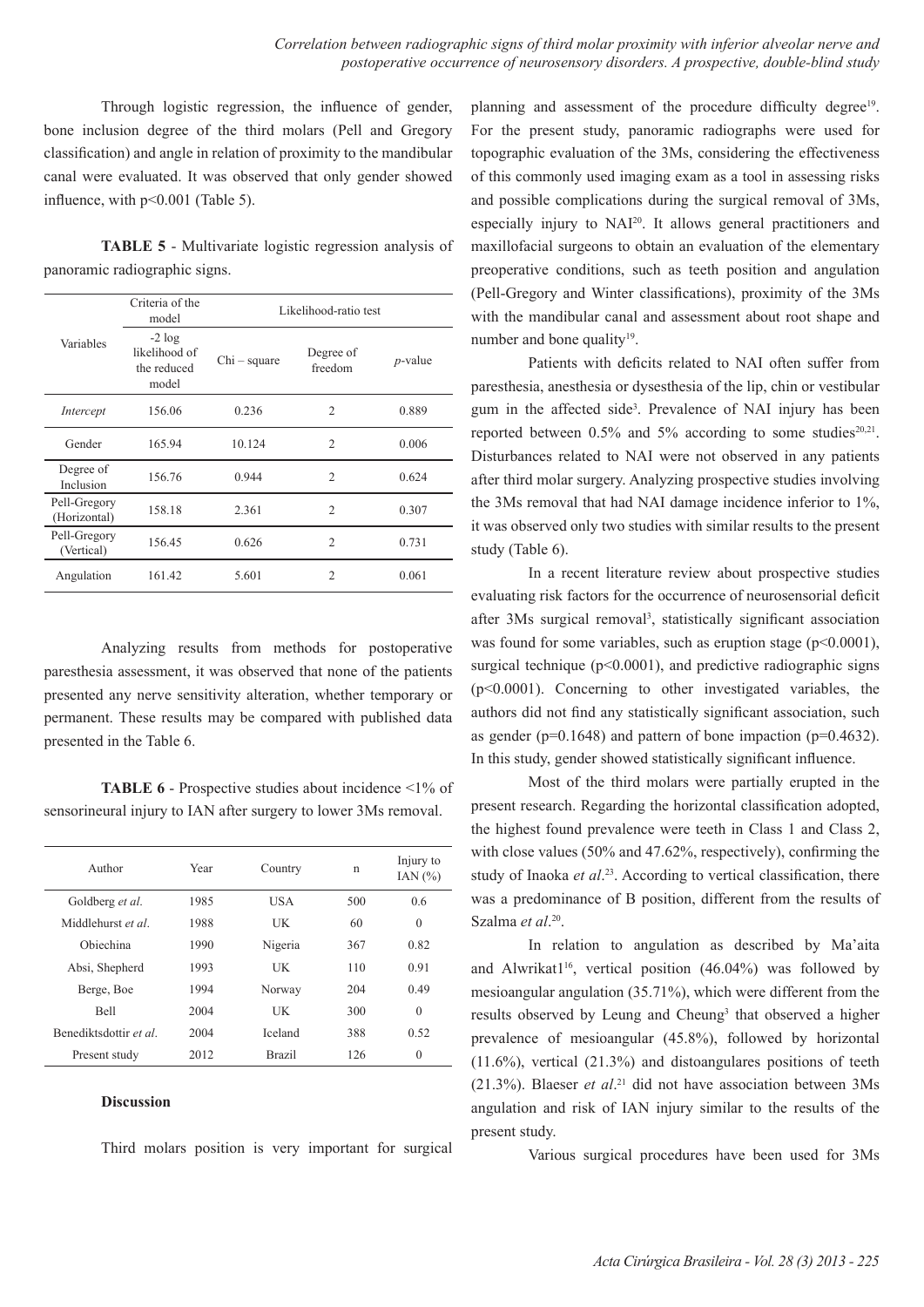removal, including osteotomy and odontossection. Analyzing data obtained from patients classified according to surgical technique following angulation, we found that the use of ostectomy and odontossection was mainly related to teeth with mesial or vertical angulation (p<0.01). Cheung *et al*. <sup>24</sup> performed odontossection in 62% of cases, especially in teeth with mesial (55%) and horizontal angulation (39%). The incidence of IAN injury associated with these procedures was below 1%, which confirms the absence of neurosensory disorders observed in this study.

A condition that must be considered in surgical removal of third molars is the close relationship of teeth with mandibular canal. Several authors suggest considering signs observed on panoramic radiographs<sup>24</sup>. In the present study the evaluation parameter established was the classification of the radiographic sign type described by Félez-Gutierrez *et al*. 6 and subsequently modified by Gomes *et al.*17, where it is possible to determine or predict the emergence of the inferior alveolar nerve paresthesia after 3Ms removal through the analysis of panoramic radiographs.

The presence/absence of risk factors observed in panoramic radiographs is not always accurate, since it is a bidimensional-imaging feature. For better observation of these signs is necessary to obtain an image in three dimensions, such as computed tomography, and thus enable a better and more accurate visualization of anatomical structures related to the third molar. However, it must be considered that computed tomography as a complementary diagnostic feature for impacted teeth surgery has a significant financial value for certain populations and not always is available to every surgeon<sup>5</sup>.

The radiographic sign most often found in this study was the narrowing of the mandibular canal, present in 86 of the 126 studied cases (68.25%), followed by darkening of root tips, present in 59 cases (46.82%) and mandibular canal deviation in 39 cases (31%). In the literature review conducted by Leung and Cheung4 , the incidence of IDN deficit was highest in lower wisdom teeth showing radiographic sign of diversion of ID canal by its root (30%), followed by darkening of root (11.6%) and deflected root by the ID canal (4.6%). These three signs were found to significantly increase the risk of IDN deficit (p<0.0001). Although we have presented a percentage of cases with deviation of the mandibular canal similar to studies of the above mentioned authors, there were no cases of neurosensory deficit after 3Ms removal. This can be explained because these radiographic signs not always indicate an intraoperative exposure of the inferior alveolar nerve, which is considered by many authors one of the main factors related to increased risk of paresthesia<sup>25</sup>.

Further studies are needed to investigate the occurrence

of postoperative neurosensory disturbances in patients showing radiographic signs of proximity to IAN.

### **Conclusion**

There is no any positive correlation between presence of radiographic signs of 3Ms proximity with IAN and the occurrence of postoperative neurosensory disorders.

#### **References**

- 1. Scully C, Wolff A. Oral surgery in patients on anticoagulant therapy. Oral Surg Oral Med Oral Pathol Oral Radiol Endod. 2002;94(1):57- 64.
- 2. Rood JP. Permanent damage to inferior alveolar and lingual nerves during the removal of impacted mandibular third molars. Comparison of two methods of bone removal. Br Dent J. 1992;172(3):108-10.
- 3. Renton T. Prevention of iatrogenic inferior alveolar nerve injuries in relation to dental procedures. SADJ. 2010;65(8):342-4.
- 4. Leung YY, Cheung LK. Risk factors of neurosensory deficits in lower third molar surgery: an literature review of prospective studies. Int J Oral Maxillofac Surg. 2011;40(1):1-10.
- 5. Libersa P, Savignat M, Tonnel A. Neurosensory disturbances of the inferior alveolar nerve: a retrospective study of complaints in a 10 year period. J Oral Maxillofac Surg. 2007;65(8):1486-9.
- 6. Félez-Gutierrez J, Berini-Aytés L, Gay-Scoda C. Las lesiones del nervio dentario inferior en el tratamiento quirúrgico del tercer molar inferior retenido: aspectos radiológicos, prognósticos y preventivos. Arch Odontoestomatol. 1997;13(2):73-83.
- 7. Goldberg MH, Nemarich AN, Marco 2nd WP. Complications after mandibular third molar surgery: a statistical analysis of 500 consecutive procedures in private practice. J Am Dent Assoc. 1985;111(2):277-9.
- 8. Middlehurst RJ, Barker GR, Rood JP. Postoperative morbidity with mandibular third molar surgery: a comparison of two techniques. J Oral Maxillofac Surg. 1988;46(6):474-6.
- 9. Obiechina AE. Paresthesia after mandibular third molar extractions in Nigerians. Odontostomatol Trop. 1990;13(4):113-4.
- 10. Absi EG, Shepherd JP. A comparison of morbidity following the removal of lower third molars by the lingual split and surgical bur methods. Int J Oral Maxillofac Surg. 1993;22(3):149-53.
- 11. Berge TI, Bøe OE. Predictor evaluation of postoperative morbidity after surgical removal of mandibular third molars. Acta Odontol Scand. 1994;52(3):162-9.
- 12. Bell CW. Use of dental panoramic tomographs to predict the relation between mandibular third molar teeth and the inferior alveolar nerve. Radiological and surgical findings, and clinical outcome. Br J Oral Maxillofac Surg. 2004;42(1):21-7.
- 13. Benediktsdottir IS, Wenzel A, Petersen JK, Hintze H. Mandibular third molar removal: risk indicators for extended operation time, postoperative pain, and complications. Oral Surg Oral Med Oral Pathol Oral Radiol Endod. 2004;97(4):438-46.
- 14. Cochran WG. Sampling techniques. New York: John Wiley & Sons; 1977.
- 15. Pell GJ, Gregory BT. Impacted mandibular third molars classification and modified technique for removal. Dental Dig. 1933;39:330.
- 16. Ma'aita J, Alwrikat A. Is the mandibular third molar a risk factor for mandibular angle fracture? Oral Surg Oral Med Oral Pathol Oral Radiol Endod. 2000;89(2):143-6.
- 17. Gomes AC, Vasconcelos BC, de Oliveira e Silva ED, da Silva LC.